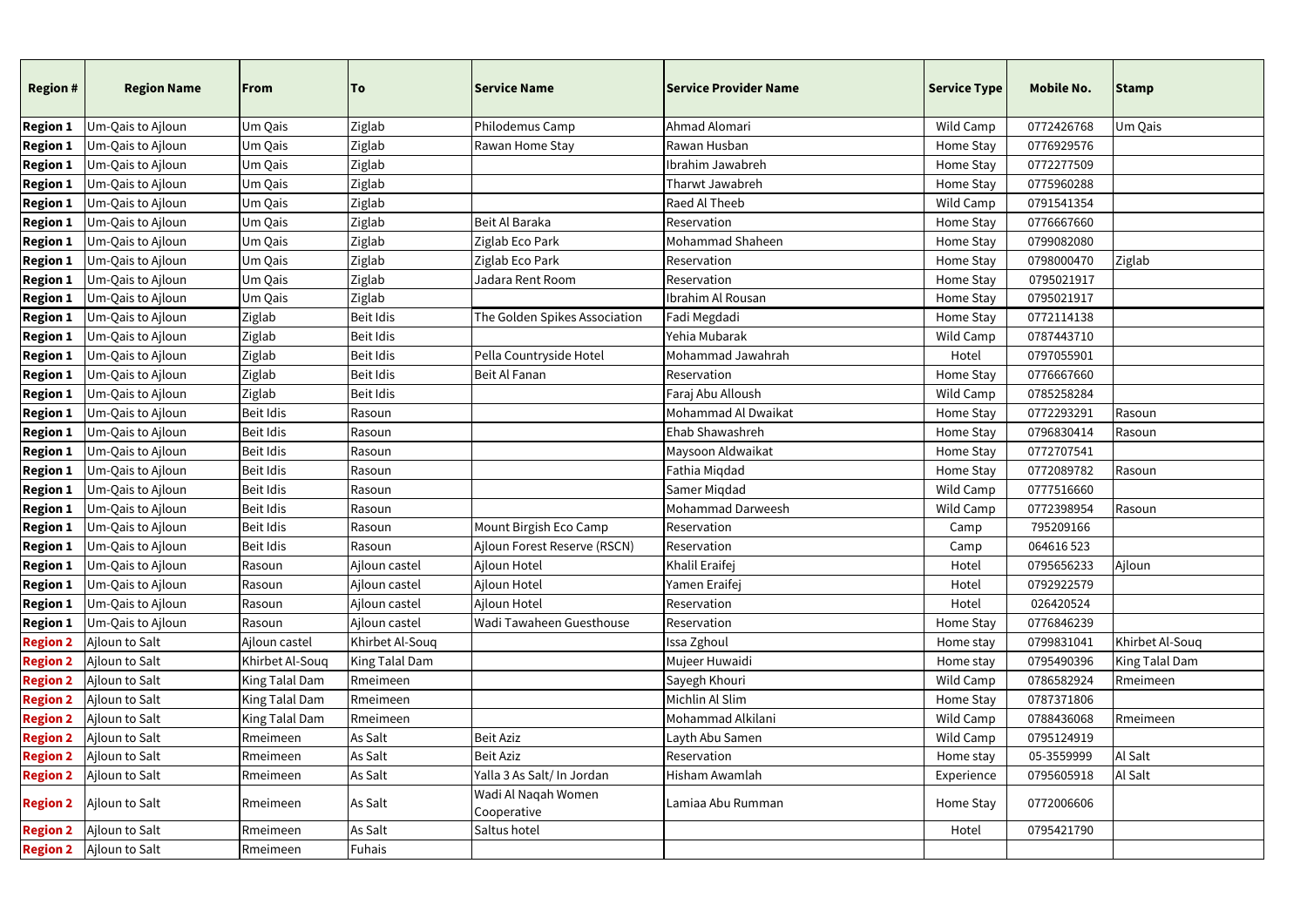| <b>Region 3</b> | Salt to Wadi Zarqa Ma'in         | Fuhais           | Iraq Al-Amir                        |                                           |                            |            |             |                                                |
|-----------------|----------------------------------|------------------|-------------------------------------|-------------------------------------------|----------------------------|------------|-------------|------------------------------------------------|
| <b>Region 3</b> | Salt to Wadi Zarqa Ma'in         | As Salt          | Iraq Al-Amir                        | Iraq Al Amir Women Cooperative<br>Society | Reservation                | Home stay  | 0775931563  |                                                |
| <b>Region 3</b> | Salt to Wadi Zarqa Ma'in         | As Salt          | Iraq Al-Amir                        | Iraq Al Amir Women Cooperative<br>Society | Ameena Almahameed          | Home stay  | 0772053102  | Iraq Al Amir                                   |
| <b>Region 3</b> | Salt to Wadi Zarqa Ma'in         | As Salt          | Iraq Al-Amir                        | Iraq Al Amir Women Cooperative<br>Society | Yusra Al Husamiah          | Home stay  | 0775931563  |                                                |
| <b>Region 3</b> | Salt to Wadi Zarqa Ma'in         | Iraq Al-Amir     | Husban                              |                                           | Mohammad AlBarari          | Wild Camp  | 0795097211  | Husban                                         |
| <b>Region 3</b> | Salt to Wadi Zarqa Ma'in         | Husban           | Oyoon Al-Theeb                      | <b>Grand Madaba Hotel</b>                 | Faris Twal                 | Hotel      | 0777321709  |                                                |
| <b>Region 3</b> | Salt to Wadi Zarqa Ma'in         | Husban           | Oyoon Al-Theeb                      |                                           | Jaafar al Snayyan          | Wild Camp  | 0777403598  | Oyoon Al-Theeb                                 |
| <b>Region 3</b> | Salt to Wadi Zarqa Ma'in         | Husban           | Oyoon Al-Theeb                      | Ramada Hotel                              | Reservation                | Hotel      | 053495000   |                                                |
| <b>Region 4</b> | 3 Wadis to Karak                 | Wadi Zarqa Ma'in | Wadi Hidan                          |                                           | Saleh Alhomran             | Wild Camp  | 0776840606  | Wadi al Hidan, Wadi Zarqa<br>Ma'in, Wadi Mujib |
| <b>Region 4</b> | 3 Wadis to Karak                 | Wadi Hidan       | Wadi Mujib                          |                                           | Saleh Alziadin             | Wild Camp  | 0777248449  | Wadi Zarqa Ma'in, Wadi<br>Mujib, Wadi Hidan    |
| <b>Region 4</b> | 3 Wadis to Karak                 | Wadi Mujib       | Majdaleen                           |                                           | Huthaifa Shamayleh         | Wild Camp  | 0798372030  |                                                |
| <b>Region 4</b> | 3 Wadis to Karak                 | Wadi Mujib       | Majdaleen                           |                                           | Mohammad Bashabsheh        | Wild Camp  | 0791534734  |                                                |
| <b>Region 4</b> | 3 Wadis to Karak                 | Majdaleen        | Karak                               | <b>Falcon Rock Hotel</b>                  | Saif Mdanat                | Hotel      | 0798816015  |                                                |
| <b>Region 4</b> | 3 Wadis to Karak                 | Majdaleen        | Karak                               | <b>Bait Al Jameed</b>                     | Amani Al Bashabsha         | Home stay  | 0772034933  | Al Karak                                       |
| <b>Region 4</b> | 3 Wadis to Karak                 | Majdaleen        | Karak                               | <b>Bait Al Jameed</b>                     | Ayat Al Bashabsha          | Home stay  | 0795643171  |                                                |
| <b>Region 4</b> | 3 Wadis to Karak                 | Majdaleen        | Karak                               | Al Qairwan hotel                          | Moaweyah Abo AlFielat      | Hotel      | 0795250216  | Al Karak                                       |
| <b>Region 4</b> | 3 Wadis to Karak                 | Majdaleen        | Karak                               | Al Qairwan hotel                          | Zaid Abu Failat            | Hotel      | 0795706701  |                                                |
| <b>Region 4</b> | 3 Wadis to Karak                 | Majdaleen        | Karak                               | Al Mujeb Hotel                            | Reservation                | Hotel      | 03 2386090  |                                                |
| <b>Region 4</b> | 3 Wadis to Karak                 | Majdaleen        | Karak                               | <b>Towers Castle Hotel</b>                | <b>Towers Castle Hotel</b> | Hotel      | 03 235 4293 |                                                |
| <b>Region 4</b> | 3 Wadis to Karak                 | Majdaleen        | Karak                               | Adel Al Halabi Restaurant                 | Adel Al Halabi Restaurant  | Restaurant | 32352210    |                                                |
|                 | <b>Region 4</b> 3 Wadis to Karak |                  | MUMEYA Side Trail MUMEYA Side Trail |                                           |                            |            |             |                                                |
| <b>Region 4</b> | 3 Wadis to Karak                 |                  | MUMEYA Side Trail MUMEYA Side Trail |                                           |                            |            |             |                                                |
| <b>Region 5</b> | Karak to Dana                    | Karak            | <b>Tor Al Taboun</b>                |                                           | Karam Alkhrisha            | Wild Camp  | 0798372030  | Tor Al Taboun                                  |
| <b>Region 5</b> | Karak to Dana                    | Karak            | <b>Tor Al Taboun</b>                |                                           | Asma Al Mahaneya           | Home Stay  | 0795188264  |                                                |
| <b>Region 5</b> | Karak to Dana                    | Tor Al Taboun    | Karaka                              |                                           | Majed Alodainat            | Wild Camp  | 0777547548  |                                                |
| <b>Region 5</b> | Karak to Dana                    | Karaka           | Ma'tan                              | Cela Rural Lodge                          | Hussein AlShabatat         | Camp       | 0775504550  | Ma'tan                                         |
| <b>Region 5</b> | Karak to Dana                    | Karaka           | Ma'tan                              |                                           | Qusai AlShabatat           | Wild camp  | 0799786864  | Ma'tan                                         |
| <b>Region 5</b> | Karak to Dana                    | Karaka           | Ma'tan                              | Al Faris Hotel                            | Faris Al Oran              | Hotel      | 0796013000  |                                                |
| <b>Region 5</b> | Karak to Dana                    | Karaka           | Ma'tan                              | Al Faris Hotel                            | Ra'adah Al Awad            | Hotel      | 0776135408  | Karaka                                         |
| <b>Region 5</b> | Karak to Dana                    | Ma'tan           | Dana                                | Ein Lahda Camp                            | Samih Salman               | Camp       | 0772255091  |                                                |
| <b>Region 5</b> | Karak to Dana                    | Ma'tan           | Dana                                | Ein Lahda Camp                            | Ahmad Samih Salman         | Camp       | 0776357272  | Dana                                           |
| <b>Region 5</b> | Karak to Dana                    | Ma'tan           | Dana                                | Dana Tower Hotel                          | Hazim Al Nawaflah          | Hotel      | 0779672607  | Dana                                           |
| <b>Region 5</b> | Karak to Dana                    | Ma'tan           | Dana                                | Dana Guesthouse                           | Reservation                | Hotel      | 03227 0537  |                                                |
| <b>Region 5</b> | Karak to Dana                    | Ma'tan           | Dana                                | Dana Guesthouse                           | Suliman Khawaldah          | Hotel      | 0772387787  |                                                |
| <b>Region 6</b> | Dana to Petra                    | Dana             | Wadi Malaga                         | Wadi Al Ghweir Camp                       | Mekhled Al Rashaydeh       | Camp       | 0772325758  | Wadi Malaga                                    |
| <b>Region 6</b> | Dana to Petra                    | Dana             | Wadi Malaga                         |                                           | Ali Al Rashaydeh           | Camp       | 0772465349  |                                                |
| <b>Region 6</b> | Dana to Petra                    | Dana             | Wadi Malaga                         | Feynan Ecolodge                           | Reservation                | Hotel      | 06 5850333  |                                                |